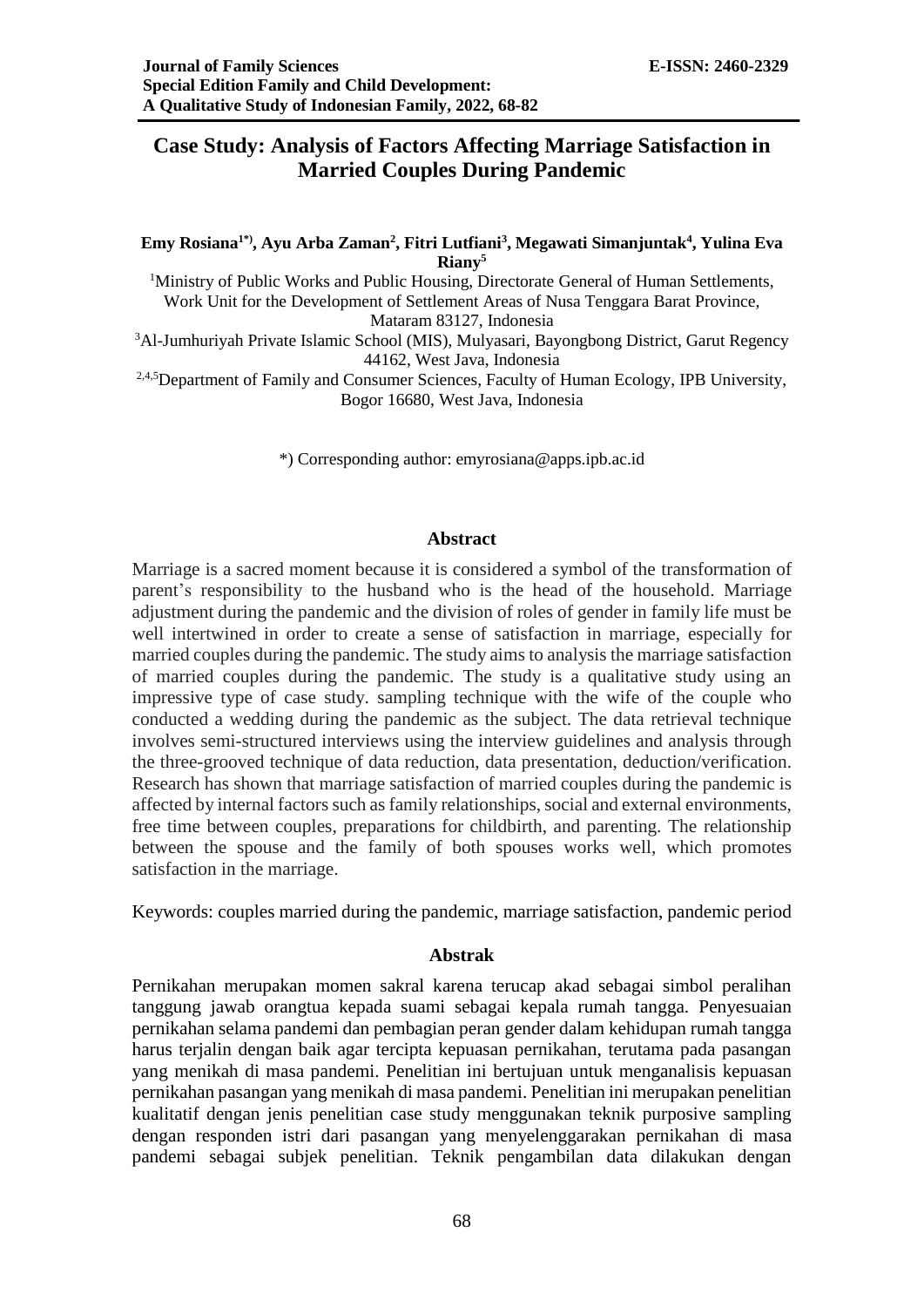wawancara semi-terstruktur menggunakan pedoman wawancara dan dianalisis melalui teknik tiga alur yaitu reduksi data, penyajian data, penarikan kesimpulan/verifikasi. Hasil penelitian menunjukkan kepuasan pernikahan pada pasangan yang menikah di masa pandemi dipengaruhi oleh faktor internal seperti hubungan dengan keluarga dan lingkungan sosial dan faktor eksternal seperti waktu luang bersama pasangan, kesiapan memiliki anak dan pengasuhan anak. Kepuasan dalam pernikahan didorong oleh adanya hubungan antara suami istri dan keluarga kedua belah pihak yang terjalin dengan baik.

Kata kunci: kepuasan pernikahan masa pandemic, pasangan yang menikah di masa pandemic

# **Introduction**

Marriage is one of the sacred moments that serve as a gateway to married life. However, the Covid-19 pandemic has brought uncertainty to society (Ng, De Deyn, Loke, & Chan, 2020), and married couples are no exception. The decision to get married during the pandemic is undoubtedly full of challenges and considerations. Indonesia is known for its cultural value in wedding parades, such as holding akad and receptions and a series of traditional tribal rituals, in addition to the family, it must also solve the problems of the surrounding community (Alfiatin, 2018). On the other hand, the government has issued policies to restrict public movement and activities to prevent the spread of Covid-19. Many brides have to modify the concept of marriage to the extent that it deems it. But few couples get married during the pandemic. Even so, the question remains as to how satisfactory the marriage of married couples during the pandemic is in a new life that requires society to stay at home.

A coronavirus is a group of viruses originating from the subfamily Ortho Coronaviridae in the Coronaviridae family and the order Nidovirales (Yunus & Rezki, 2020). The potential for the Covid-19 pandemic poses potential dangers to people's lives in various fields, including the economic, social, health, and psychological fields. A social vulnerability becomes a real reality that grows in society, causing shocks that affect their immunity. Therefore, the government has taken a stand to reduce the transmission rate of the coronavirus by issuing policies. The policies made by the government include the procurement of personal protective equipment (PPE) for referral hospitals for Covid patients, buying Covid test kits, social distancing, schools and work being carried out from home through applications, activity restrictions, calls to always maintain personal hygiene, physical distancing, large-scale social restrictions (PSBB), to restrictions on human mobility from one region to another (MS & Rizaldi, 2020).

In addition, Law Number 6 of 2018 concerning Health Quarantine Article 9 states that the purpose of quarantine is to keep the public safe from disease and other causes of public health risks. This policy creates positive and negative attitudes for the community, especially families. The positive impact can be seen from more time at home so that it has the potential to strengthen togetherness. However, the negative impact can be seen from the existence of domestic conflicts that lead to divorce. The main factors why wives prefer to separate from their husbands during a pandemic are economic factors that affect social relations and continuous quarrels, infidelity due to disharmony in partners, and dispute factors that trigger household conflicts (Wijayanti, 2021).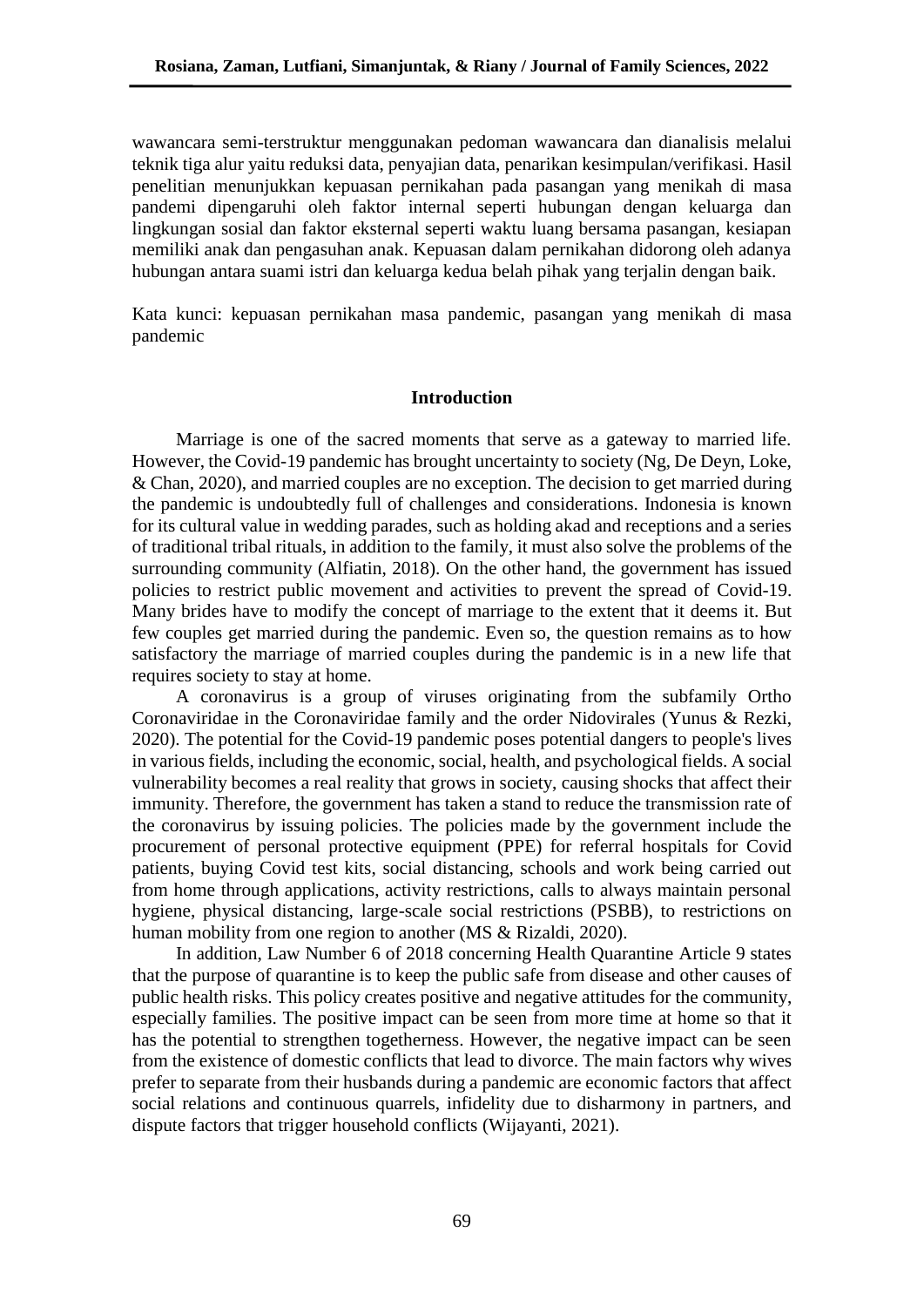Economic difficulties and financial pressures hurt health and interactions among family members, including a decrease or increase in the quality of marriage, dissolution of the family, and marital instability. In addition, high psychological pressure will result in low quality of marriage and have implications for marital satisfaction (Lincoln & Chae, 2010). According to Alfaruqy, Putri, & Soedibyo (2021), indirectly, this Covid-19 pandemic event influences marital satisfaction due to stressors that suppress the danger of the virus and government policies regarding health protocols so that it hinders the implementation of marriage as it should, which has implications for marital satisfaction. Furthermore, the rejection and dissolution of the marriage contract and the reception trigger the dominance of negative emotions, including anxiety, fear, and sadness before the wedding.

Marital satisfaction is a person's subjective evaluation of the level of happiness, pleasure, and experience in a marital relationship or the extent to which a person feels fulfilled and fulfilled his static needs. Aspects of marital satisfaction include communication, leisure activities, religious orientation, conflict resolution, financial management, sexual orientation, family and friends, children and parenting, personality, and role equality (Sari, Yuliadi, & Setyanto, 2016).

Marriage is a union of two people who miss each other, want each other to be together, need each other, give encouragement and support, and serve each other, which are manifested together in life. Marital satisfaction is influenced by self-disclosure and the wife's perception of the husband's self-disclosure which cannot be separated in achieving marital satisfaction, especially the provision of sufficient love and attention from the husband to his wife which cannot be separated from the factors of marriage age, religion, income level, place of residence, and wife's work (Wardhani, 2013). The age gap of a partner that is too far will also affect satisfaction and commitment in living the household (Utami, 2018). Every couple who enters married life expects a happy married life. But in reality, not all married couples can achieve satisfaction in marriage, fulfilling the needs of family members that cause dissatisfaction. The marriage quality is determined by the barriers to one's marital satisfaction, determined by three types of attachment: secure attachment, avoidance attachment, and anxiety attachment (Soraiya, Khairani, Rachmatan, Sari, & Sulistyani, 2016).

Factors that affect marital satisfaction are the relationship with the spouse's family, intense interaction with the in-laws, parenting factors that will impact the balance of sharing roles, financial factors, and residence factors, whether with in-laws or living at home alone (Surya, 2013). According to Olson et al. (1983), some aspects that determine marital satisfaction are personality issues, problem-solving, communication, leisure activities, financial management, sexual relations, children and caregivers, role equality, family and friends, and religious orientation. The sources that most influence the satisfaction and dissatisfaction of a relationship are the partner's personality and the partner's life circumstances related to intimacy and communication (Oluwole & Adebayo, 2008). An important factor in the quality of communication in marriage is a person's willingness to tell each other about their thoughts and feelings to their partner. The couple's personality characteristics determine how the couple accepts each other, evaluates and explains the events in marriage (Bradbury & Fincham, 1988). Khalatbari, Ghorbanshiroudi, Azari, Bazleh, and Safaryazdi (2013) study showed that emotional stability affects marital satisfaction. The higher the satisfaction felt in marriage, the more stable a person's emotions will be.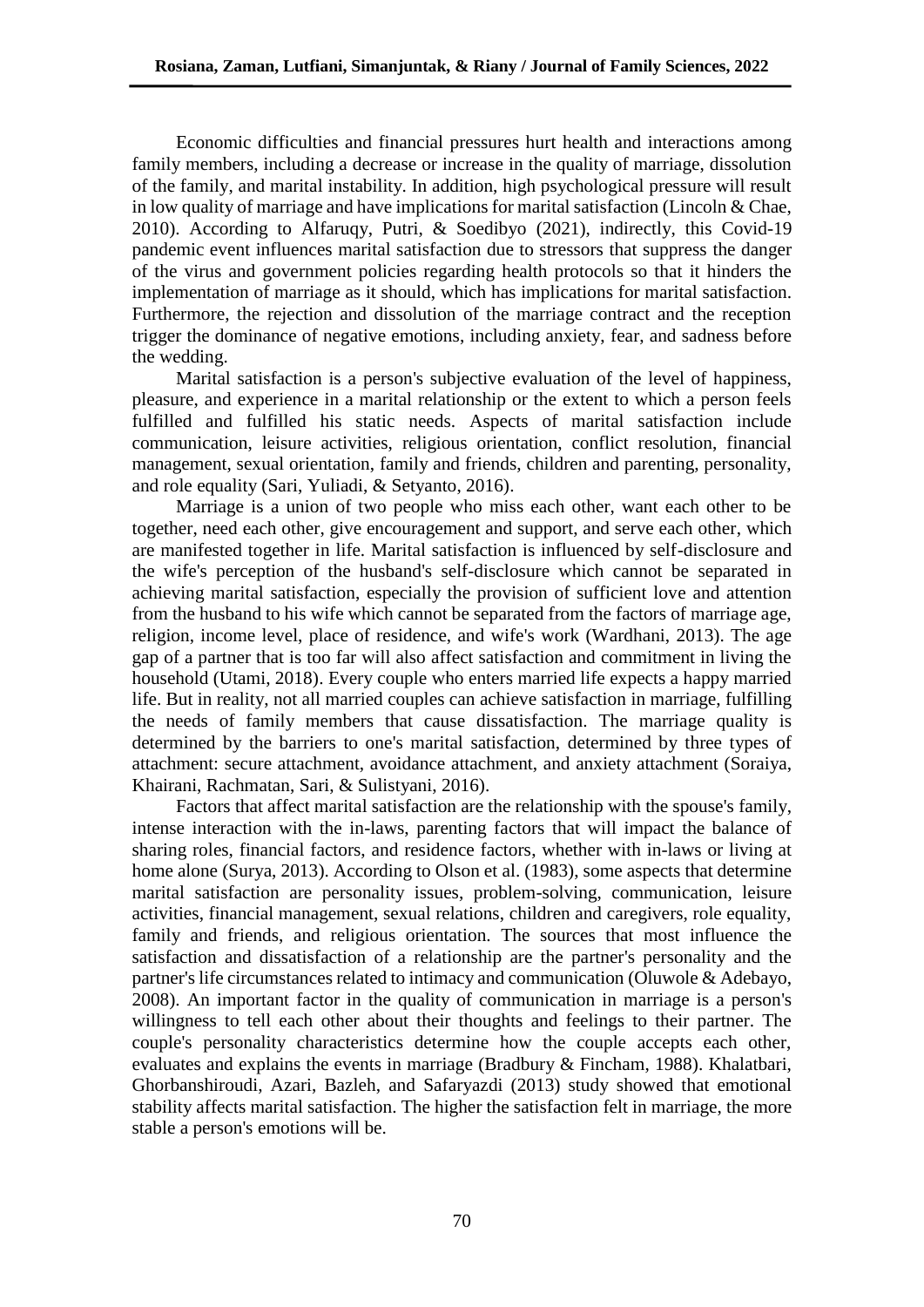Newly married couples will feel marital satisfaction when their husbands are open to themselves, such as openness to his thoughts and feelings (Wardhani, 2013). For newly married couples, the first and second years of marriage are an adjustment phase for married couples (Hurlock, 1994). During the adjustment period, emotional tension dominates the husband or wife due to the occurrence of problems (Wardhani, 2013). The quality of marriage is often related to positive interactions and behaviours. The more positive interactions and behaviours, the higher the quality of the marriage. In addition, successful adaptation will strengthen and maintain the relationship and reduce the possibility of losing the quality of the marriage (Parker, 2002; Dewi, Puspitawati, & Krisnatuti, 2018).

After entering domestic life, the stages of marriage experienced by married couples are the early, middle, and mature periods (Walgito, 2000). The early phase of marriage tends to be happier than couples who have been married for a long time. However, newly married couples are more often involved in conflict so that it affects the marital satisfaction felt by married couples (Hayati, 2017). Newlyweds who fail in the adjustment process are likely to encounter problems at all stages of family development and have a greater chance of divorce (Sumbulah & Jannah, 2012).

In addition, the factors of marriage readiness according to young adults are emotional readiness (emotional control and empathy skills), social (social skills, social cognition, and tolerance), roles, communication skills, age, financial, and sexual affect marital satisfaction. The research result of Sari and Sunarti (2013) found that there is a difference in marriage readiness between men and women. Financial readiness is the most important marriage readiness for men, while emotional readiness is for women. The ideal age for marriage for men is 26.3 years, while for women, it is 23.9 years. The age for marriage for men is 26.1 years and for women at the age of 24.2 years. According to Nindyasari and Herawati (2018) study shows age at marriage, length of the marriage, and family interactions having a positive impact on marital satisfaction.

Therefore, there is still relevance for research to find out more about marital satisfaction in married couples during the pandemic. During this period, the scope of research on marriage satisfaction in the pandemic was very wide, but only focused on families that had been married for a long time. To fill in the gaps, researchers are trying to study the marital satisfaction of young couples who got married during the pandemic. The research aims to understand the factors that influence marriage decisions during the pandemic and the marital satisfaction of couples during the pandemic

#### **Methods**

### **Participants**

This study tries to explore marital satisfaction in married couples during the Covid-19 pandemic using a qualitative approach. According to Creswell (2012) definition, qualitative research methods used as an approach or search to explore and understand a central phenomenon. The type of research used is a case study, namely the method used to study deeply one of the real symptoms in social life. According to Sri and Mulya (2007), the object groups in society, community institutions, and individuals in society.

The participants in this study used a purposive sampling technique with the characteristics of participants being married during the pandemic. Participants in this study were women who got married during the Covid-19 pandemic and lived in several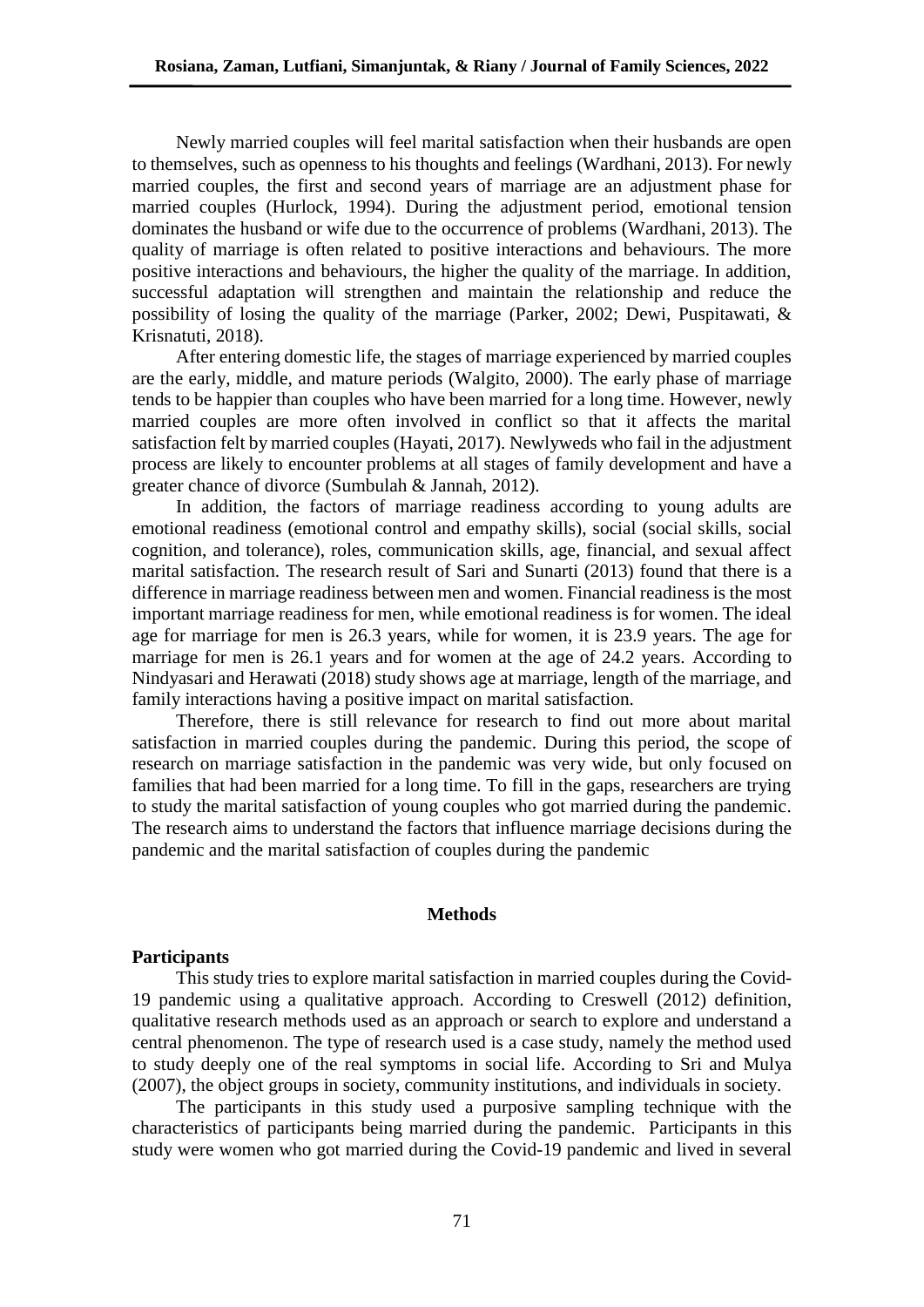areas in Indonesia, namely West Java and Lampung. The age range of participants is 21 to 25 years with employment status as college students, private and civil servants. The data retrieval in the study lasted from March 2021 to June 2021.

## **Measurement**

Data collection techniques in this study using semi-structured interviews using interview instruments, namely interview guidelines. The purpose of researchers using semi-structured interview techniques is to dig up information from the subject and informants. The interview process begins with an informed consent request for participants to be involved in the study (informed consent). After obtaining the consent of the participants, then the interview process was carried out on the agreed time with the respondents. The interview process is carried out online through the Zoom Meeting application.

Marital satisfaction includes personality issues, role equality, communication, conflict resolution, financial management, free time, sexual relations, child-rearing, family and friends, and religious orientation (Fowers & Olson, 1989). The questions in the research are formulated by the researchers based on the marriage decision, marriage problems, and marriage satisfaction.

### **Analysis**

The data analysis technique used refers to Miles and Huberman (1992), namely three-way analysis, data reduction, data presentation, and conclusion drawing/verification. These three activities are intertwined before, during, and after data collection in parallel forms to build general insights called analysis. The developed interactive model by Miles and Huberman (1992) consists of three types of analysis activities and data collection activities cyclical and interactive processes. The data obtained from the interviews were analyzed using descriptive analysis to determine the factors that influence marital satisfaction is in married couples during the pandemic.

# **Findings**

The interviewees in this study included three women who were married during the pandemic, SK is a 25-year-old woman who is a civil servant, IS is a 25-year-old woman who is currently a private employee, and RNT is a 21-year-old woman who is still studying at a state university. In this study, the researchers revealed three themes, namely (1) The decision to get married during the Covid-19 pandemic; (2) Problems before marriage; and (3) Factors influencing marital satisfaction.

# **The Decision to get Married during The Covid-19 Pandemic**

Marriage is long worship that every couple goes through. Getting married during a pandemic is certainly not an easy task, as it is restricted by various rules to prevent the spread of the Covid-19 virus. However, this will not affect the kindness of couples who want to prove their relationship right away, one of which is a couple who gets married through the *ta'aruf* process. The *ta'aruf* process is a momentum to hasten the marriage and to avoid adultery.

*"Because there is a momentum of the process (ta'aruf) that must be hastened, in the end, yes, Bismillah at that time (we got married)."* (IIS)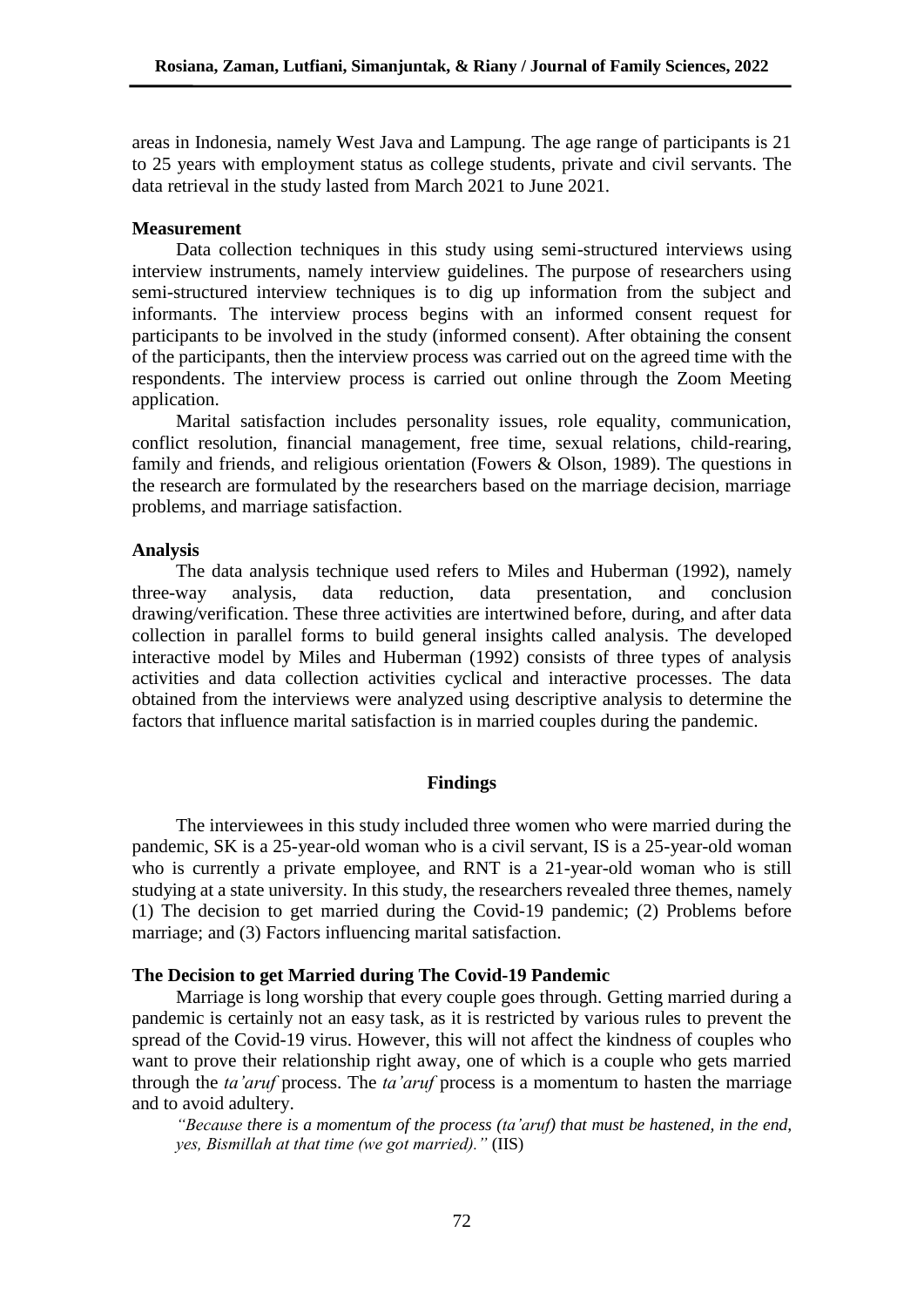*"The consideration is because I got acquainted with my husband through the process of ta'aruf which is taken only in 2 weeks and Alhamdulillah a month after that we decided to get married."* (RNT)

Apart from the *ta 'aruf* process, the various factors underlying marriage at the time of the pandemic include parents who do not allow the process of courtship, the fears of having other options, and the long-overdue process of courtship.

*"My family didn't allow me to date anyone but if there is someone come to propose me and is suitable, they stated there is no reason to postpone the marriage".* (RNT)

*At that time, as a result of consultation with candidates, families and spiritual teacher (ustadz), we decided to hasten the marriage because it was like being given a warning by him.*". (IIS)

"*First, I know that this pandemic will not end anytime soon. Second, because this year (2021) I want to focus on work, I don't want to think about wedding preparations. And third, we're already dating for a long time, so what else are we waiting for? Well, let's just get married.*" (SK)

### **Problems Before the Wedding**

As one of the sacred moments in life, marriage must be prepared in the best way The most important thing to prepare carefully before the wedding is mental readiness.

"*As for the mental aspect, both bride and groom to be should be more mature. Because the marriage is held 3 weeks after the khitbah (engagement), I still didn't know my partner well. We only communicated via WhatsApp (WA) group chat.*" (IIS)

"*Maybe it's just I'm lack confidence, who often wonder whether I will be able to carry out all of this or not? Will I be able to do the dual role? Am I ready? Will I be able to keep chasing my dreams? But in the end, after the akad (Muslim's marriage settlement) and officially became his wife, I just realized that marriage is one way of a worship to God and could peace my mind."* (RNT)

Apart from mental readiness, financial readiness, and communication, there are rare obstacles that the bride may go through in preparing for the wedding. Especially during a pandemic like today, it can increase the risk of delaying the planned marriage.

*"The biggest challenge is when I want to hold a wedding party but didn't really know my partner would agree or not and about the cost because it's happened so suddenly. And I didn't have any savings for that."* (IIS)

"*Initially, I wanted to get married in March, but then it was postponed to August, and lastly to December. Not to mention when there was the PSBB, so it was delayed. Besides that, because the leave is being pushed back, I feel bad for the boss, the decorations, the makeup and others, I don't want to keep putting it off.*" (SK)

# **Factors that Affect Marital Satisfaction**

The marital satisfaction of married couples during the pandemic is influenced by several things, such as changes after marriage, the distribution of household roles, and their relationship with their family and social environment.

# *Changes after Marriage*

After entering married life, the respondents felt that respondent felt that there was no obvious change in the other person. But he feels that his sensitivity and dependence on husband and wife are increasing. In addition, changes in management and the division of roles between marriage partners in the family have also changed.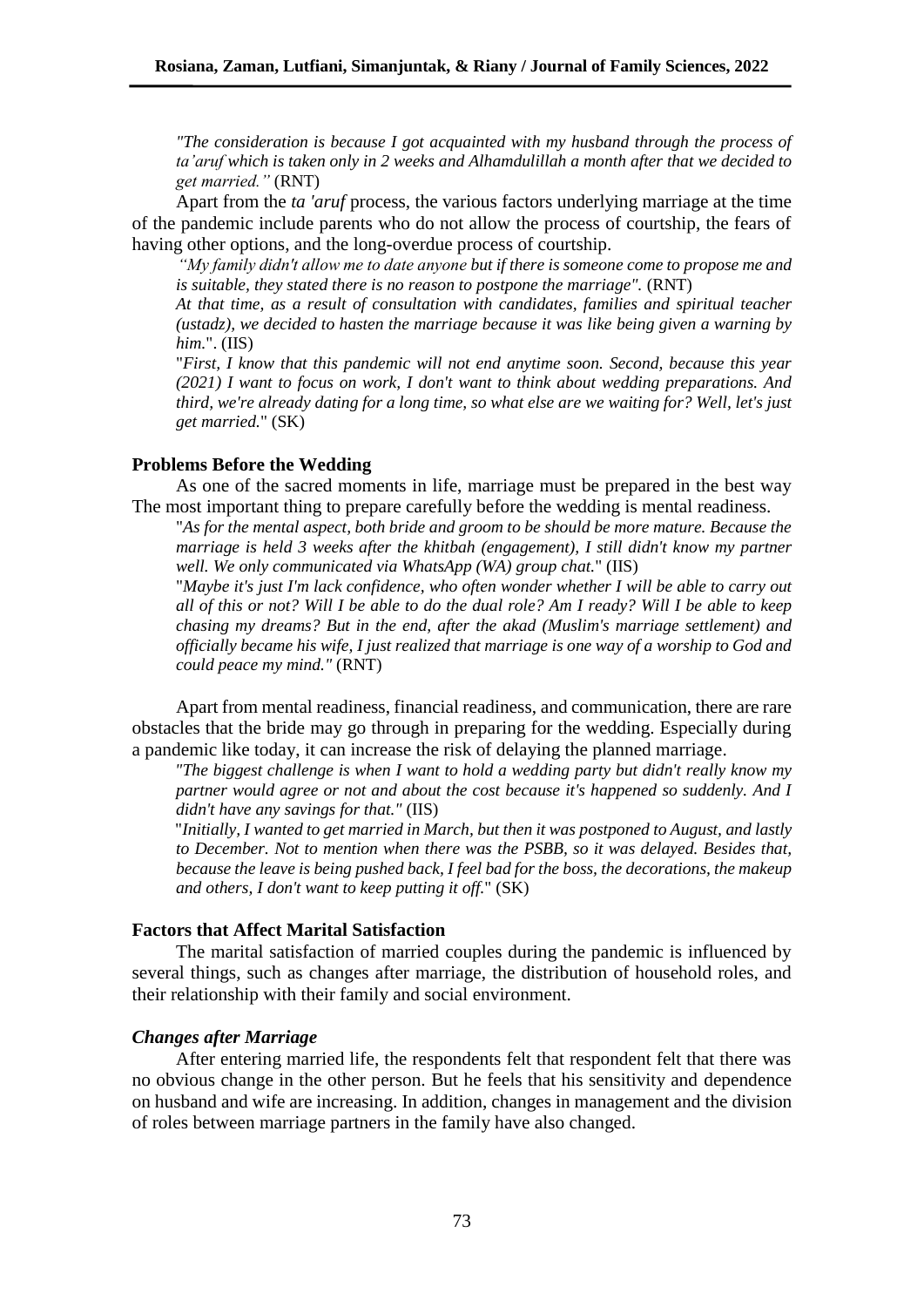*"I still feel the same as before. Maybe the problem is that after marriage, we are too dependent on our partners. Maybe it's because he's married, so his sensitivity level is higher. Because that's why it's like demanding that your partner is always there*." (SK) "*At the beginning of marriage, it was a very adaptation period, a time to get to know each other. Of course, we want to clean up work first, but homework is also waiting. It affects me.*" (IIS)

### *The Divison of Household Roles*

After marriage, the husband and wife's balance of roles is important in the home. The distribution of roles in the household is not a written rule, but something that is done spontaneously.

"*When it comes to the distribution of roles and duties of husband and wife, Alhamdulillah, we help each other. For example, if I am busy with college, my husband doesn't demand that the same thing has to be done by me. On the other hand, my husband is also very helpful. For example, I am busy studying but have not cooked yet, and the husband can cook himself. Understanding each other is the key.*" (RNT)

IIS explained that how the roles distributed between her and her husband was done spontaneously. According to IS, marriage requires collaboration between husband and wife.

"*The distribution is done spontaneously. For example, it's not written; you're party A, and I'm party B, it's not like that. Spontaneously, for example, I wash the dishes, my husband sweeps the house. So the division still exists, yes, but I call it collaboration. So what part am I, what do you mean? And that's what we always talk to since the beginning of our marriage, it must be collaborative, backing up each other*."

### *Time Management*

The division of time between work, study, and quality time with a partner is often forgotten by most couples. However, during the current pandemic, according to RNT, the time-division between work, college and family is quite flexible.

"*When it comes to the division of time between work and family, my husband and I are flexible. But, for now, we spend more time at home because my husband works online, and I also study online, so we spend more time together at home*."

The pandemic is making almost everyone more time with their partner. SK also feels this with her partner who spends more time together at home.

"*For the time together, maybe because we are already married, so we are always together when we are at home. The two of us are also together, sometimes WFH WFO. The best thing is really quality time, if it's not at night, it's on the weekend. If I'm on vacation and he's working, I'll accompany him even if it's through a video call*."

Although the pandemic has made people spend more time at home, it is not uncommon for this to cause problems or conflicts in the household. IIS explains that working from home makes working hours erratic and makes IIS extra in managing time.

"*At that time, I was in WFH, maybe if I went to the office my working hours would be more measured, I left at 8 and came home at 5. After that, my mind, body, and heart are there for my family, but when WFH time, it felt like a full day' work. It's like there's no time limit. In the end, it's psychologically affecting the way, the Sundanese language is rarungsing*."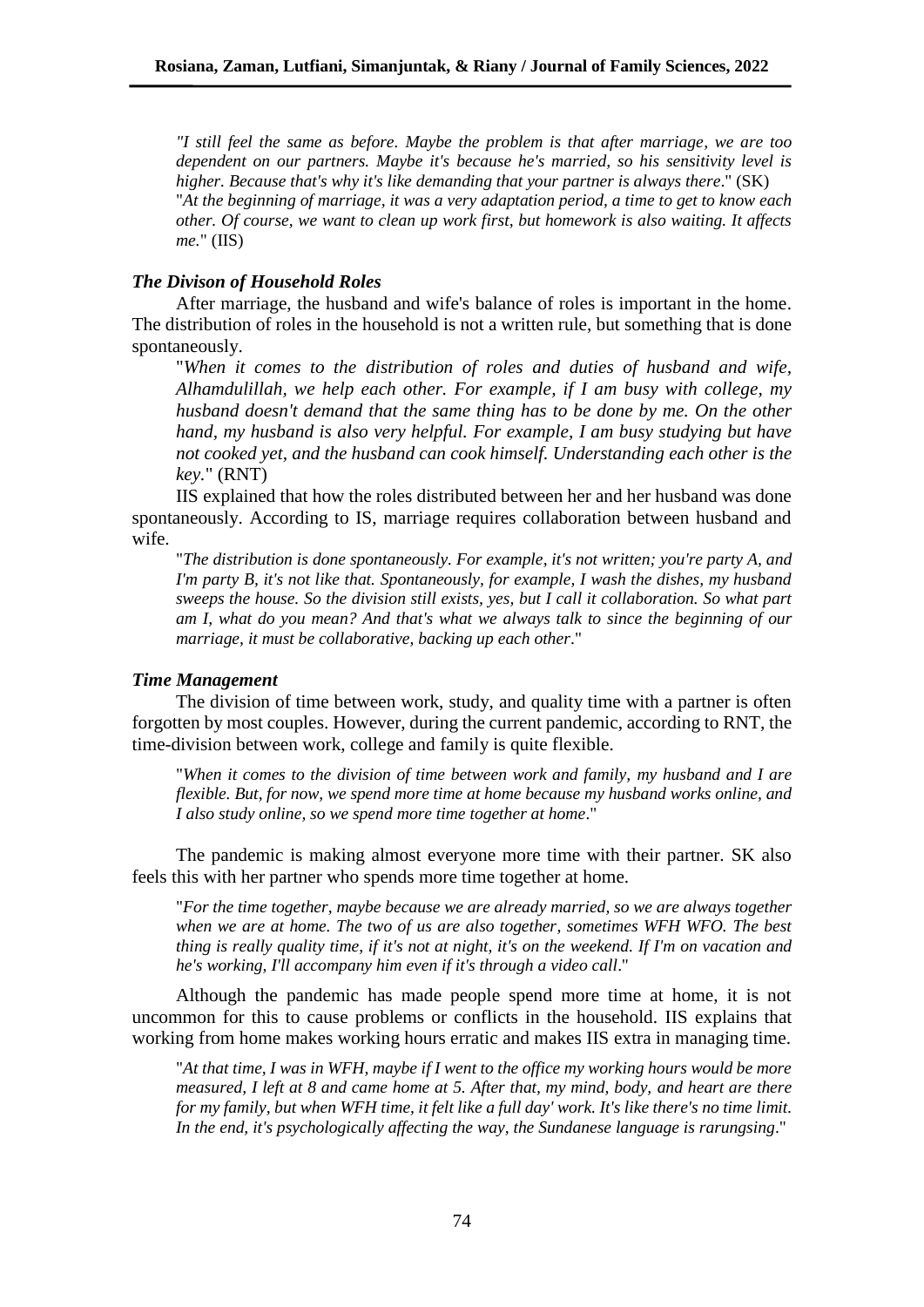### *The Decision to Have Children*

Almost all married couples have the hope of having children. But having children also requires careful preparation. So RNT and her partner agreed to achieve their respective goals before deciding to have children.

"*About having children, Alhamdulillah, we have committed since the beginning. We agreed to achieve each other's goals. But, first, I will finish my study first and my husband can focus on his work. Well, only then we will think about having children.*"

SK also expressed the hope about having children. However, she believed that God will give her children at the right time. According to her, it is not that problematic if a couple has not given a child.

"*It's not that I don't want to have children at this age. But it's because God hasn't given me one yet, I'll just accept that. It doesn't matter that a married woman having a child or not. Everyone has their own way.*"

Meanwhile, IIS tries to keep her healthy, save money, and other important things to prepare herself to be a parent.

"*We're the type that will always trying hard but fateful to God. This means that we prepare ourselves in terms of health, economy, and others that we can do. Although we know that having children during pandemic era can be more complicated than having them in normal times. But we are still trying while hoping God to trust one for us.*"

#### *Conflict and Conflict Management*

Miss-communication this is one of the factors that often cause conflict in marriage that RNT feels due to feeling often ignored by their partner. However, so far, RNT feels that she has never experienced a serious conflict in his marriage.

*"For the conflict so far, Alhamdulillah, nothing happened. At the very least, my husband and I often had miss-communication because he thought that he didn't care for.* 

RNT explained that in dealing with minor conflicts in the household, one needs to apologize first to prevent the conflict from dragging on.

"*At that time, I was busy studying and doing assignments, and then my husband came home from outside, the laundry was still piled up and then he asked why did I haven't wash his clothes. But suddenly I felt annoyed then kept quiet and didn't say anything until he apologized. And after that, I explained the reason why I hadn't done the housework*."

Similar to RNT, in resolving conflicts or problems in the household, IIS explained that someone had to initiate communication first to apologize.

"*We're the type that waiting each other to start the communication. Whether asking if there is something wrong or dare to apologize first. Because it is undeniable that humans must have an ego and have their own nature. That's what we have to minimize when there is a conflict. If it's me, I usually give a reward when the conflict has passed. For example, if we have a conversation about something like that, then we will give small rewards, like hang out together*."

SK also experienced the conflict in the household. According to her, the conflict that is occurred after marriage is almost the same as that happened when they were still dating.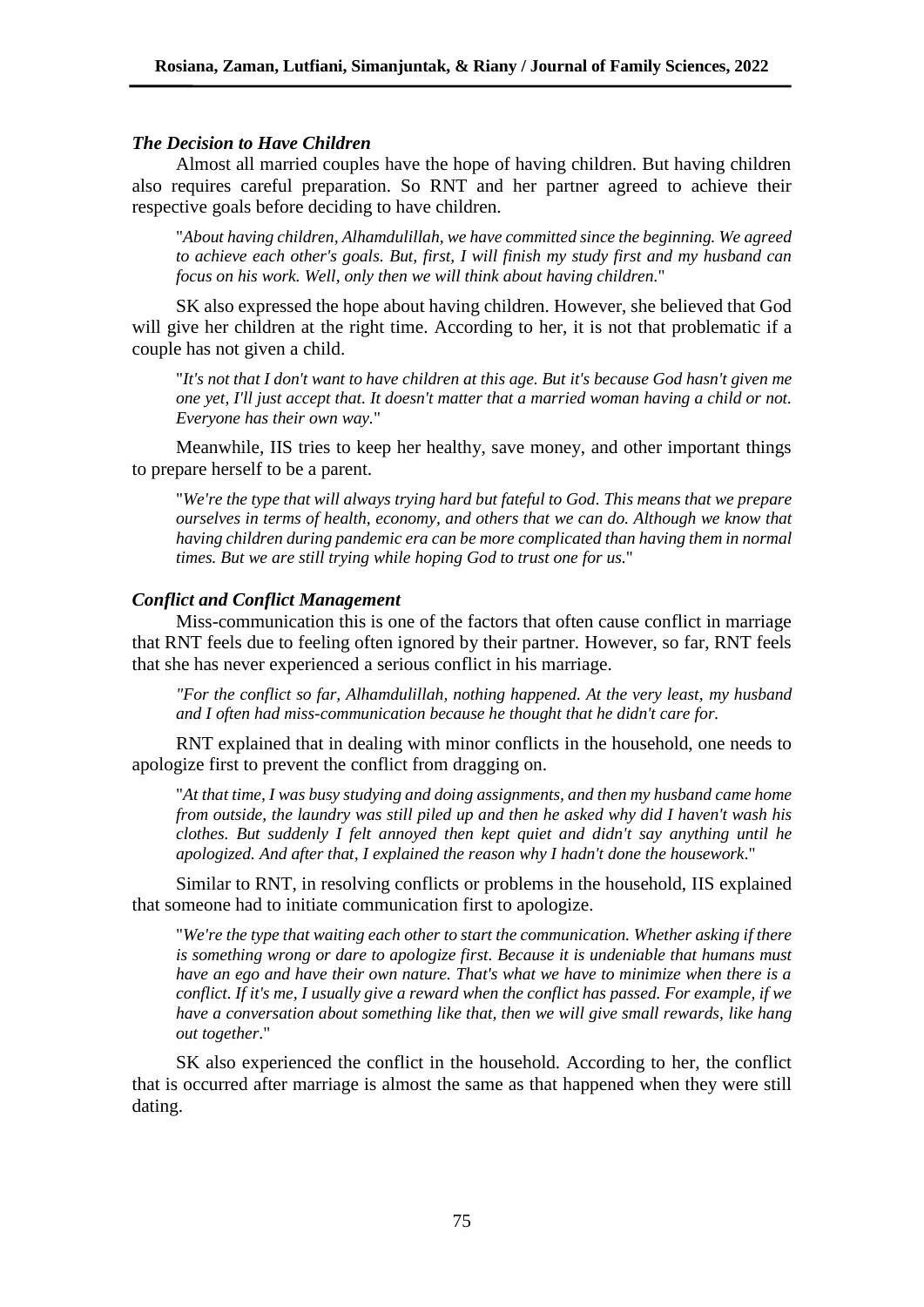"*Actually, conflicts or problems after marriage and before are the same. Yes, maybe when we are both tired from work, then your partner does things that make you emotional, right?*"

In dealing with conflicts or problems that arise in the household is to be alone (selfhealing) and stay away from your partner for a while.

"*From our courtship, if there is a problem, we'll take some me time. Healing, yes, we need time to relieve emotions. After that, I often forget why I was so bad or what were we doing. That's it.*"

### *Relationship with Spouse's Family*

A relationship with the partner's family that is well established gives a person its own happiness. RNT explained that her relationship with her husband's big family is well established, and vice versa. RNT feels grateful to have in-laws who understand and understand their shortcomings.

"*Alhamdulillah*, *the relationship between our big families are very good. Moreover, my parents-in-law really understand my shortcomings. They taught me how to cook or how to be a good wife. I felt grateful that I have got married*."

SK also has a good relationship and gets support from her parents-in-law. Her mother-in-law always supports whatever SK and her husband's decisions in living the household.

"*Alhamdulillah, my husband's parents always support our decisions and do not demand that we have children immediately*."

#### **Efforts to Maintain Health during a Pandemic**

The growing Covid-19 case against is something to be aware of. Efforts are being made to prevent infection from the virus. Applying health protocols and safeguarding the family's health during the current pandemic is one of the most important things to do. Communities, especially those who get married during the pandemic, adopt a healthy pattern of life not only physical but psychological.

The application of 3M (washing hands, wearing a mask, and Keeping a distance). RNT implemented the implementation of the health protocol to maintain the health of the family and keep the family safe from the virus.

"*Usually, during this pandemic, me and my husband's big families always trying to keep applying the 3M rules such as washing hands with soap, wearing the mask, and keeping the distance with others when we're outside home*."

In addition to implementing 3M, RNT also prepares healthy food for the family and changes clothes immediately after leaving the house.

"*Preparing and serving healthy food. Don't forget to eat vegetables and fruits. And the clothes we wore along the day or not must be taken off once we arrived home*."

SK also applies health protocols to maintain her family health. In addition to implementing 3M, SK always brings hand sanitizer, changes clothes and takes a shower after coming from outside, and cooks more herself than buying food from outside. SK explains that cooking your own food is more efficient and more hygienic.

"*At this time, it is very important to maintain health. Yes, if you leave the house, always wear a mask, bring hand sanitizer, and immediately take a shower and change clothes*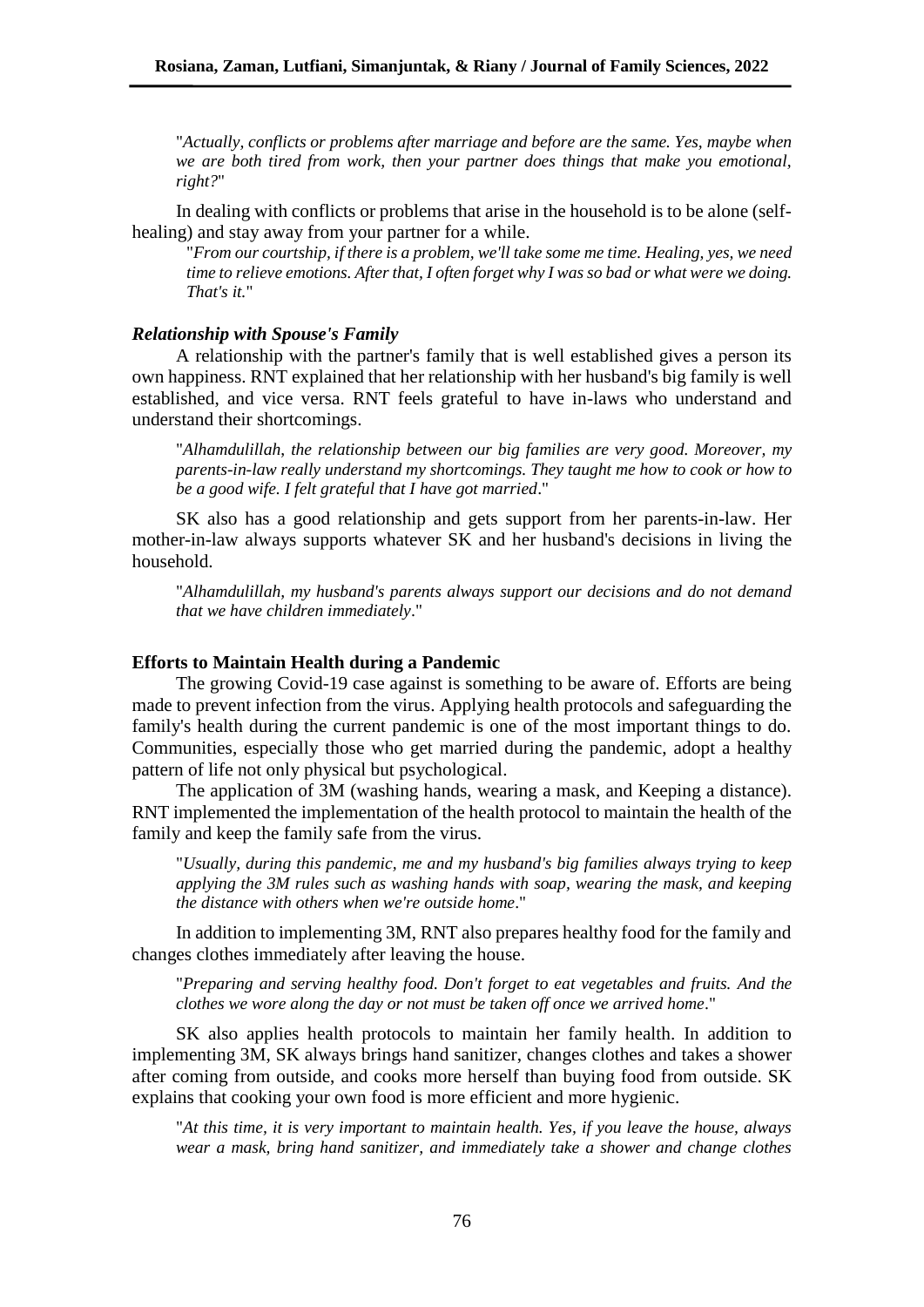*when you leave the house. Besides that, I also prefer to cook myself and rarely buy outside food. In my opinion, apart from being more economical, it is also more hygienic in my opinion.*

#### **Discussion**

The decision to get married during the pandemic is influenced by several factors, namely marriage through the ta'aruf process, family rules that do not allow dating, and the introduction period with a partner who has been long enough. In addition, there are internal and external factors that hinder the marriage process. The internal factor comes from the interviewees, that is, they feel unable to communicate openly with potential partners, thus worrying about poor communication in the family. Meanwhile, external factors are due to the restrictions on people's mobility so that the marriage must be delayed. However, in the end, by implementing a health agreement, the marriage can continue.

In marriage, marital satisfaction is one of the key factors for both spouses to experience happiness. However, married life is not always happy, and problems may arise for various reasons. Research shows that there are several factors that affect marital satisfaction in married couples during the pandemic, including changes after marriage, changes in family roles, time management, decisions to have children, conflict, and conflict management and relationships with the couple's family.

Entering married life, couples will discover new things that are different from their pre-marital life. SK respondents found that the level of sensitivity and sense of dependence with a partner after marriage has increased. Ilmi (2018) showed that people who are emotionally dependent on their partners tend to show attitudes and behaviors that require a partner. In addition, for IIS and RNT respondents who married through the ta'aruf process, the early marriage period was a period of adaptation and a process of getting to know each other more closely with their partners. Research by Borualogo and Rahmatinna (2011) shows that couples who get married through the ta'aruf process commit to build a happy household life based on religious values. Marital satisfaction is also affected by marital expectations. Sari, Yuliadi, and Seyanto (2016) show that the more satisfied the expectation of marriage, the higher the satisfaction with marriage.

The balanced distribution of roles in the family is a factor that affects marriage satisfaction. The three respondents (SK, IIS, and RNT) showed a fairly balanced division of roles between husband and wife. The division of roles between husband and wife is not a written rule and is carried out spontaneously. In marriage, there needs to be a collaboration between husband and wife in order to create harmony in the household. The inability of individual men and women in the family to complete work and family affairs can lead to work-family conflicts. (Nwanzu & Bojeghre, 2016). McElwain, Korabik, and Rosin (2005) pointed out that men and women have no big or significant differences in how they feel about work-family conflict. However, if further research is conducted, women are more likely to have work-family conflicts than men. Beham and Drobnic (2010) The balance of roles in the family affects marital satisfaction. Rahmaita (2015) states that a good division of roles among family members will achieve optimal marital satisfaction. The involvement of family members in doing and managing household chores can increase the satisfaction of married couples (Galovan, Holmes, Schramm, & Lee 2013; Kwok, Cheng, & Ling, 2015; Yucel & Koydemir, 2015).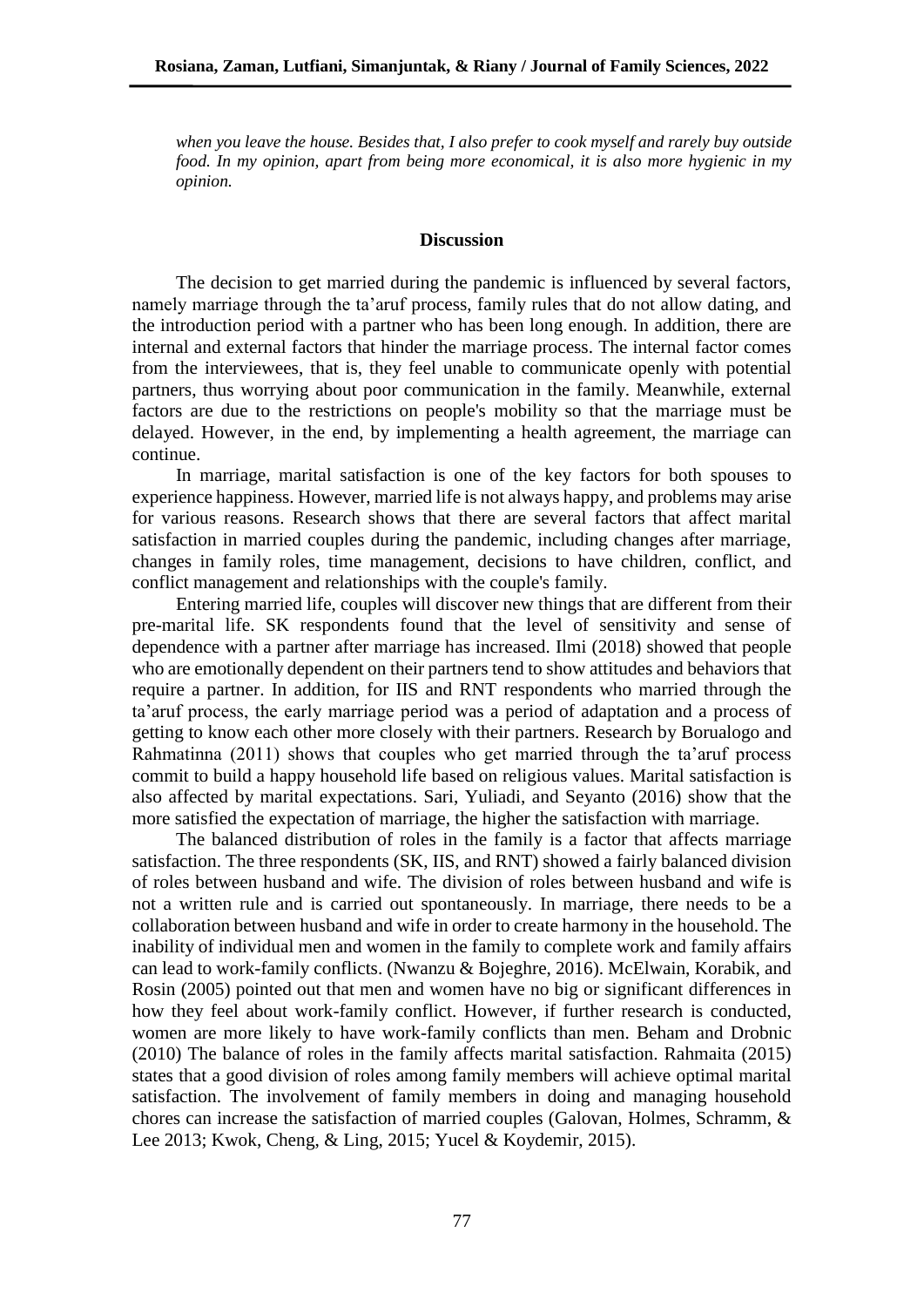The pandemic has an impact on the existence of rules that require people to carry out all activities from home. This issue makes most people spend more time at home. Respondents SK and RNT felt happy because they had more time with their partners. At the same time, IIS feels that it must add additional time management so it doesn't get stuck. Being close to your partner will certainly create a feeling of comfort and security when you are together Soraiya, Khairani, Rachmatan, Sari, and Sulistyani (2016) attachment has a significant positive relationship with marital satisfaction. In addition, attention to partners, such as giving gifts can strengthen the relationship between husband and wife. Komiya, Ohtsubo, Nakanishi, and Oishi (2019) conducted a secondary analysis of their survey data and found that married couples who often give gifts to their partners have a closer relationship with their partners.

Happiness in the household is often associated with the presence of children. Respondents SK and IIS did not delay or rush in planning a pregnancy, but they left it back to God. At the same time, RNT agreed to postpone possession of the ball and focus on achieving its goals. Kristanti and Soetjiningsih (2017) The absence of children in a marriage does not make husbands and wives dissatisfied with their marriage. Marital satisfaction is obtained from other factors, such as mutual respect, acceptance of the partner's strengths and weaknesses, and mutual trust. More than that, a good relationship with the spouse's family also affects satisfaction in marriage.

Every family must have problems in family life. In the SK family, the feelings of conflict before and after marriage are the same. However, when conflicts occur in the family, SK resolves them through self-repair. Respondents IIS and RNT who got married through the ta'aruf process experienced miscommunication problems because they did not dare to express their feelings to their partners. However, if there is a conflict in the family, the husband will be the first to compromise and apologize to reduce the conflict. Research by Muhid, Nurmamita, and Hanim (2019) shows that there is a relationship between conflict resolution and marital satisfaction.

The ability of couples to deal with and resolve conflicts in the household is influenced by the couple's perception of marriage. Strong and Cohen (2011) state that conflict resolution in marriage is an important factor in determining relationship satisfaction and well-being. In line with Veroff et al. (1997) states that there are three strategies used to deal with constructive engagement conflicts, for example, compromise, negotiation, problem-solving characterized by open and direct communication that considers and takes into account the interests of both partners; further destructive involvement, e.g., aggression, coercion, i.e., "attacks" against a partner involving criticism, hostility, and domination; and avoidance as evidenced by ignoring or denying problems and avoiding confrontation, especially those that have a negative effect on the relationship. Saputri (2020) states that a conflict resolution style that is in accordance with the conflict at hand can resolve conflicts well, which has an impact on satisfaction in marriage.

The limitation of this study is that it only selects wives as the main respondent. It is expected that the next research will be able to see from the husband's point of view related to marital satisfaction in married couples during the pandemic. It is expected that further research will dig deeper into the factors that affect marriage satisfaction.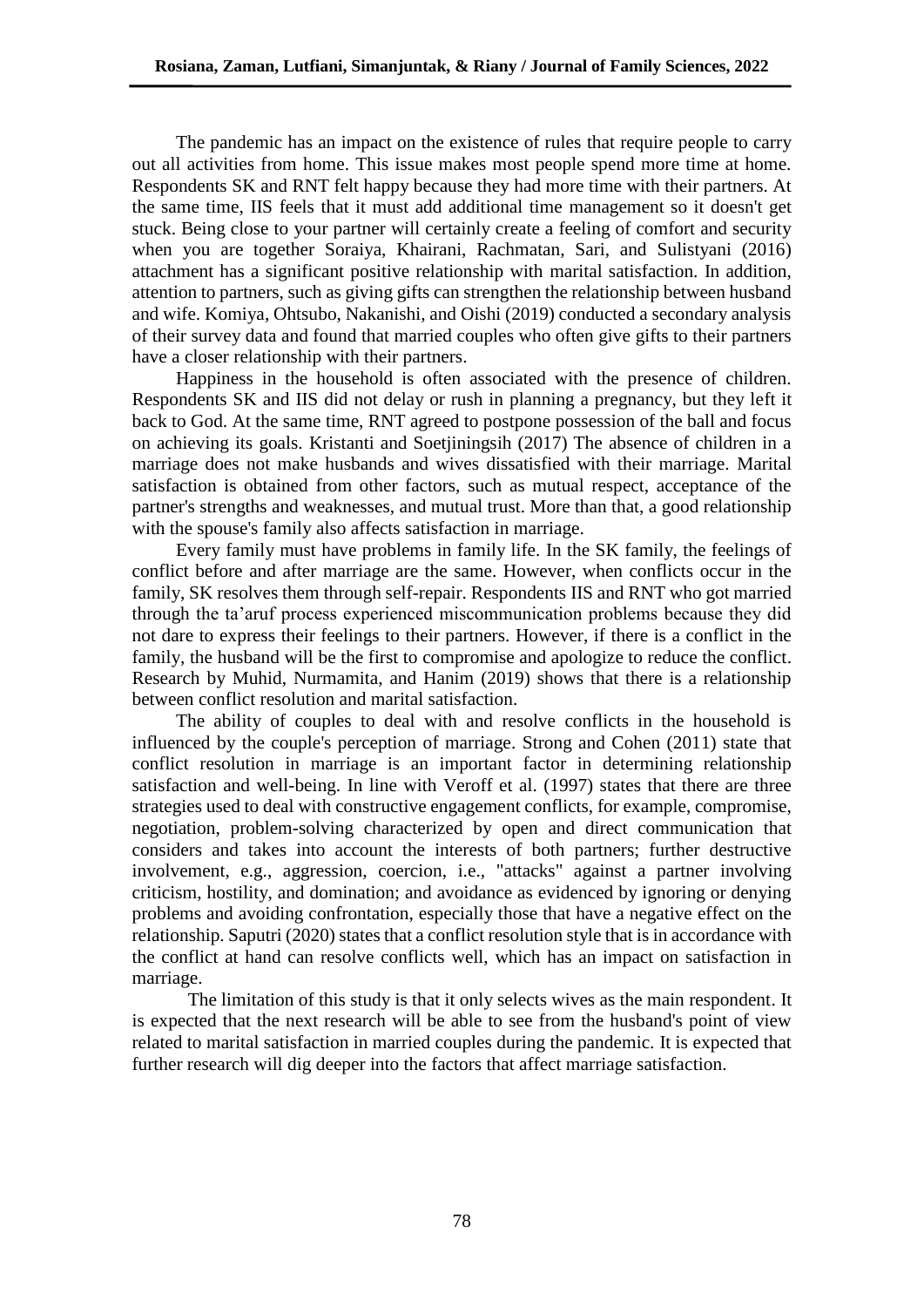### **Conclusion and Recommendation**

#### **Conclusion**

Considering the various challenges that must be faced when preparing for a wedding, getting married during a pandemic is not an easy task. The government's rules for restricting public mobility to prevent the spread of the virus have an impact on the decision to postpone the wedding. Confusion and feeling unprepared for the role of the wife are internal factors that influence the decision to marry. Prolonged courtship, the avoidance of adultery, and parental drive have been factors affecting the decision to marry during the pandemic. Aspects of marital satisfaction in couples at the time of the pandemic have been fulfilled. Changes in spouses after marriage, more role changes in the family, more time with the spouse, more conflict resolution with the spouse, deals with decisions about having children with the spouse, good relationships with the spouse and the family of the couple, became factors that affected marital satisfaction in the pandemic. It can be concluded that married couples during the pandemic are satisfied with their married life. This research has implications for compliance with the rules set by the government related to the Covid-19 pandemic. In addition, this research has implications for individual personal expectations, including about marital satisfaction in the midst of the Covid-19 pandemic situation that is still hitting today.

#### **Recommendation**

Based on the results of the study, it was found that there was still a miscommunication in married couples through the *ta'aruf* process. This is because the wife is afraid to talk openly with her partner. It's good for the husband to try to talk to his wife and make the wife feel comfortable to talk freely. The advice to policymakers in this regard is that, considering that the pandemic does not affect the decision to marry, the government will strengthen the supervision of marriage during the pandemic to maintain the safety of both parties. The government can also enrol brides-to-be in courses on the preparations that must be made for marriage during the pandemic, such as economic management, mental health, and birth planning.

#### **References**

- Alfiatin, T. (2018). *Psikologi Perkawinan dan Keluarga: Penguatan Keluarga di Era Digital Berbasis Kearifan Lokal.* Yogyakarta: Kanisius.
- Alfaruqy, M. Z., Putri, F. K., & Soedibyo, S. I. (2021). Psychological dynamics of marriage during the COVID-19 pandemic. *Jurnal Psikologi TALENTA*, 6(2), 55. https://doi.org/10.26858/talenta.v6i2.19695
- Barash, S. S. (2012). *The nine phases of marriage: how to make it, break it, keep it (Kindle Edition)*. St. Martin's Griffin.
- Bradbury, T. N., & Fincham, F. D. (1988). Individual difference variables in close relationships: a contextual model of marriage as an integrative framework. *Journal of Personality and Social Psychology,* 54(4), 713–721. https://doi.org/10.1037/0022-3514.54.4.713
- Beham, B., & Drobnic, S. (2010). Satisfaction with work and family balance among German office workers. *Journal of Managerial Psychology, 25*(6), 669-689. https://doi.org/10.1108/02683941011056987.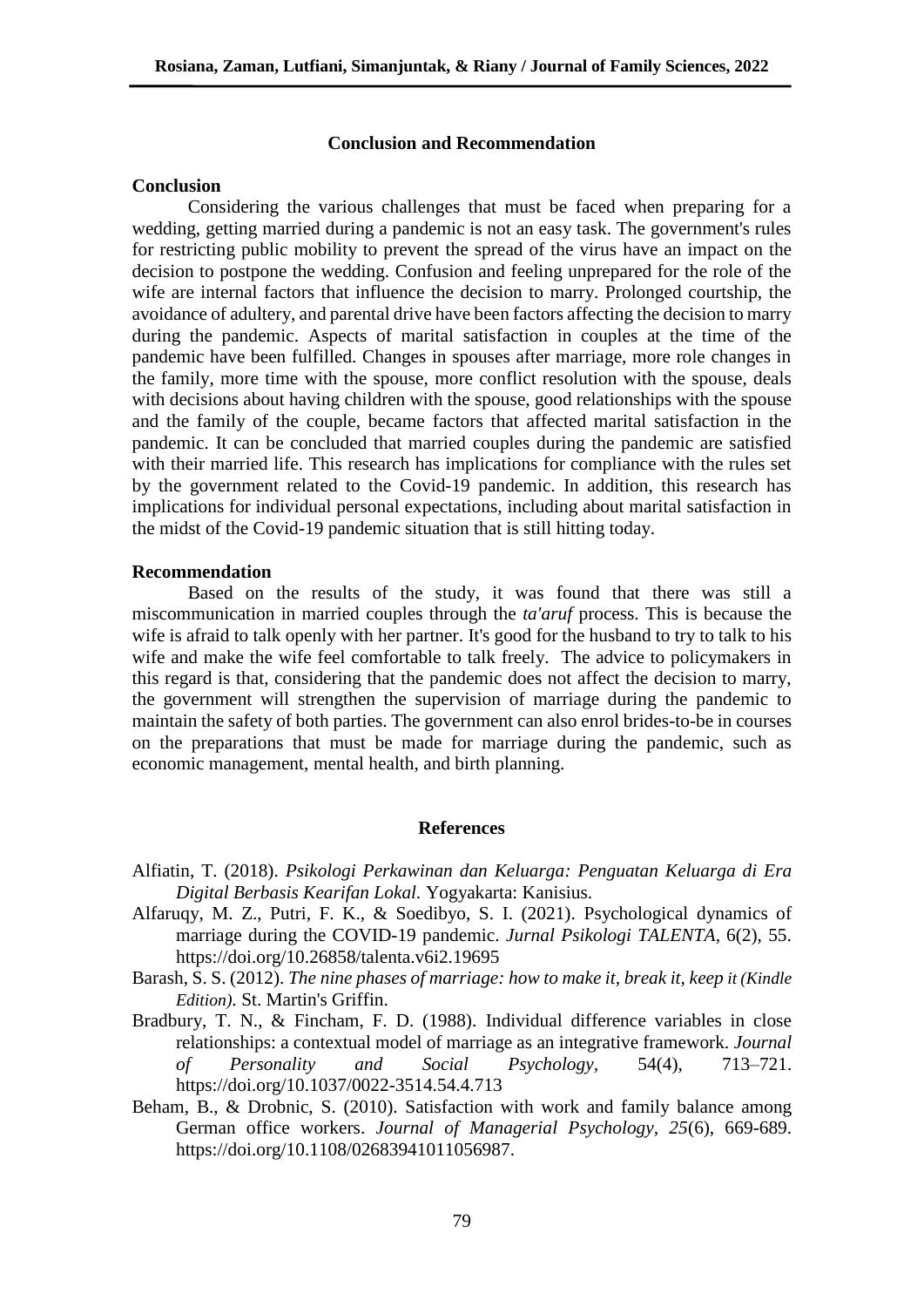- Borualogo, I. S., & Rahmatinna. (2011). Study on marriage satisfaction in married couples through ta'aruf in Bandung. *Journal of Psychological Research, 2*(1), 20- 30. https://doi.org/10.29313/schema.v0i0.2486
- Creswell, J. W. (2012). *Grounded Theory Designs 13. Planning, Conducting and Evaluating Quantitative and Qualitative Research*. Upper Saddle River: Pearson Education, Inc.
- Dewi, E M., Puspitawati, H., Krisnatuti, D. (2018). The effect of social capital and husband-wife interaction on marital quality among families in early years and middle years marriage. *Journal of Family Sciences, 3*(1), 30-40. https://doi.org/10.29244/jfs.3.1.30-40.
- Fowers, B. J., & Olson, D. H. (1989). Enrich marital inventory: a discriminant validity and cross‐validation assessment. *Journal of Marital and Family Therapy*, *15*(1), 65–79. https://doi.org/10.1111/j.1752-0606.1989.tb00777.x
- Galovan, A. M., Holmes, E.K., Schramm, D. G., & Lee, T. R. (2013). Father involvement, father–child relationship quality, and satisfaction with family work: actor and partner influences on marital quality. *Journal of Family Issues, 35*(13), 1846-1867. https://doi.org/10.1177/0192513X13479948
- Hayati, L. R. (2017). Decades: a study of marital satisfaction. (Theses). Suarakarta, Universitas Muhammadiyah Surakarta. Retrieved from ttps://core.ac.uk/download/pdf/148617743.p
- Hurlock, E. B. (1994). *Developmental Psychology: An Approach Throughout The Lifespan*. Jakarta: Erlangga.
- Ilmi, L. (2019). The relationship between emotional dependency and romantic jealous in a married couple. (Dissertation). Surabaya, UIN Sunan Ampel.
- Kementerian Kesehatan Republik Indonesia. (2020). Current Situation Developments (COVID-19). Kemenkes, September, 17–19. Retrieved from https://Covid19.kemkes.go.id/download/Situasi\_Terkini\_050520.pdf
- Khalatbari, J., Ghorbanshiroudi, S., Azari, K. N., Bazleh, N., & Safaryazdi, N. (2013). The relationship between marital satisfaction (based on religious criteria) and emotional stability. *Procedia-Social and Behavioral Sciences, 84*, 869-873. https://doi.org/10.1016/j.sbspro.2013.06.664.
- Komiya, A., Ohtsubo, Y., Nakanishi, D., & Oishi, S. (2019). Gift-giving in romantic couples serves as a commitment signal: relational mobility is associated with more frequent gift-giving. *Evolution and Human Behavior, 40*(2), 160–166. https://doi.org/10.1016/j.evolhumbehav.2018.10.003
- Kristanti, P., & Soetjiningsih, C.H. (2017). Marriage satisfaction in the couple whom don't have children (Kepuasan pernikahan pada pasangan yang belum memiliki anak). *Jurnal Psikologi Ilmiah, 9*(2). https://doi.org/10.15294/intuisi.v9i2.11606
- Kwok S.Y.C.L., Cheng. L., Chow B.W.Y., & Ling C.C.Y. (2015). The spillover effect of parenting on marital satisfaction among Chinese mothers. *Journal Child Family Studies, 24*(3), 772-783. https://doi.org/10.1007/s10826-013-9888-x
- Lincoln, K. D., & Chae, D. H. (2010). Stress, marital satisfaction, and psychological distress among African Americans. *Journal of Family Issues, 31*(8), 1081–1105. https://doi.org/10.1177/0192513X10365826
- McElwain, A. K., Korabik, K., & Rosin M., H. (2005). An examination of gender differences in work-family conflict. *Canadian Journal of Behavioural Science/Revue Canadienne Des Sciences Du Comportement, 37*(4), 296–284. https://doi.org/10.1037/h0087263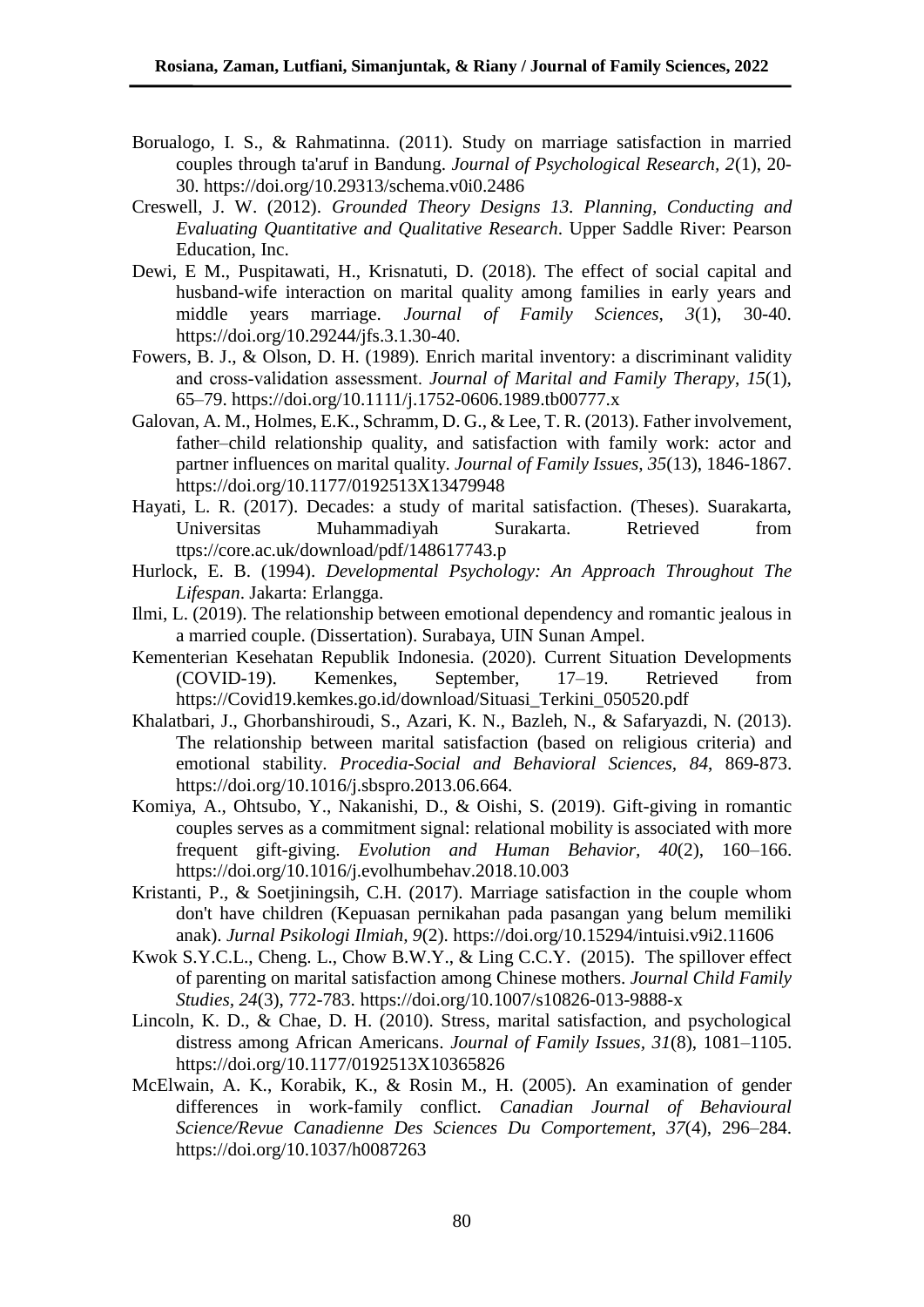Miles, M., & Huberman. (1992). *Qualitative Data Analysis*. Jakarta: UI Press.

- MS, Z. H., & Rizaldi, A. (2020). Responds to national reason, of addressing the Covid-19 pandemic in Indonesia*. Jurnal Ekonomi dan Kebijakan Publik Indonesia, 7*(1), 36–53. https://doi.org/10.24815/ekapi.v7i1.17370
- Muhid, A., Nurmamita, P.E., & Hanim, L. M. (2019). Conflict resolution and marital satisfaction: analyze comparisons based on demographic aspects (Resolusi konflik dan kepuasan pernikahan: analisis perbandingan berdasarkan aspek demografis). *Mediapsi, 5*(1), 49-61. http://dx.doi.org/10.21776/ub.mps.2019.005.01.5
- Ng, Q. X., De Deyn, M., Loke, W., & Chan, H. W. (2020). A framework to deal with uncertainty in the age of COVID-19. *Asian Journal of Psychiatry*, 54, 102263. <https://doi.org/10.1016/j.ajp.2020.102263>
- Nindyasari, Y., & Herawati, T. (2018). The relation of emotional maturity, family interaction and marital satisfaction of early age married couples. *Journal of Family Sciences. 3*(2), 16-29. https://doi.org/10.29244/jfs.3.2.16-29
- Nwanzu, C. L., & Bojeghre, N. H. A. (2016). Gender, work-family conflict and familywork conflict: a test of domain flexibility and domain salient perspectives. *Journal of Social and Management Sciences, 11*(1), 27–36. https://doi.org/10.5987/UJ-JSMS.16.022.1
- Olson, D., Fournier, D., & Druckman, J.M. (1983). *Counselor's manual. PREPARE/ENRICH (red. Ed)*. Minneapolis, MN: PREPARE-ENRICH, Inc.
- Oluwole, & Adebayo. (2008). Marital satisfaction: connections of self-disclosure, sexual self-efficacy and spirituality among Nigerian women. *Pakistan Journal of Social Sciences,* 5(5), 464-469. Retrieved from https://medwelljournals.com/abstract/?doi=pjssci.2008.464.469
- Saputri, S. A. (2020). Conflict resolution style and marital satisfaction on young married women (Gaya resolusi konflik dan kepuasan pernikahan pada wanita muda yang menikah). *Psikoborneo: Jurnal Ilmiah Psikologi, 8*(3), 361-374. doi: 10.30872/psikoborneo
- Sari, D. M. P., Yuliadi, I., & Setyanto, A. T. (2016). Marriage satisfaction in terms of marital expectation and relationship intimacy in *ta'aruf* couples (Kepuasan pernikahan ditinjau dari *marital expectation* dan keintiman hubungan pada pasangan *ta'aruf*). *Wacana, 8*(2), 1–15. https://doi.org/10.13057/wacana.v8i2.98
- Sari, F., & Sunarti, E. (2013). Marriage readiness in young adults and its effect on married age (Kesiapan menikah pada dewasa muda dan pengaruhnya terhadap usia menikah). *Jurnal Ilmu Keluarga dan Konsumen, 6*(3), 143–153. https://doi.org/10.24156/jikk.2013.6.3.143
- Soraiya, P., Khairani, M., Rachmatan, R., Sari, K., &, & Sulistyani, A. (2016). Marriage attachment and satisfaction in early adulthood in Banda Aceh city (Kelekatan dan kepuasan pernikahan pada dewasa awal di kota Banda Aceh). *Jurnal Psikologi Undip, 15*(1), 36–42. https://doi.org/10.14710/jpu.15.1.36-42
- Sri, W., & Mulya, S. (2007). *Sosiologi*. Surakarta: UNS Press.
- Sumbulah, U., Jannah, F. (2012). Early marriage and its implications for family life in Madurese society (legal and gender perspective) (Pernikahan dini dan implikasinya bagi kehidupan keluarga dalam masyarakat Madura (perspektif hukum dan gender)). *Jurnal Kesetaraan dan Keadilan Gender,7*(1), 83-101. https://doi.org/10.18860/egalita.v0i0.2113
- Surya, T. F. (2013). Marital satisfaction in wife judging from place of residence (Kepuasan perkawinan pada istri ditinjau dari tempat tinggal). *Jurnal Ilmiah*